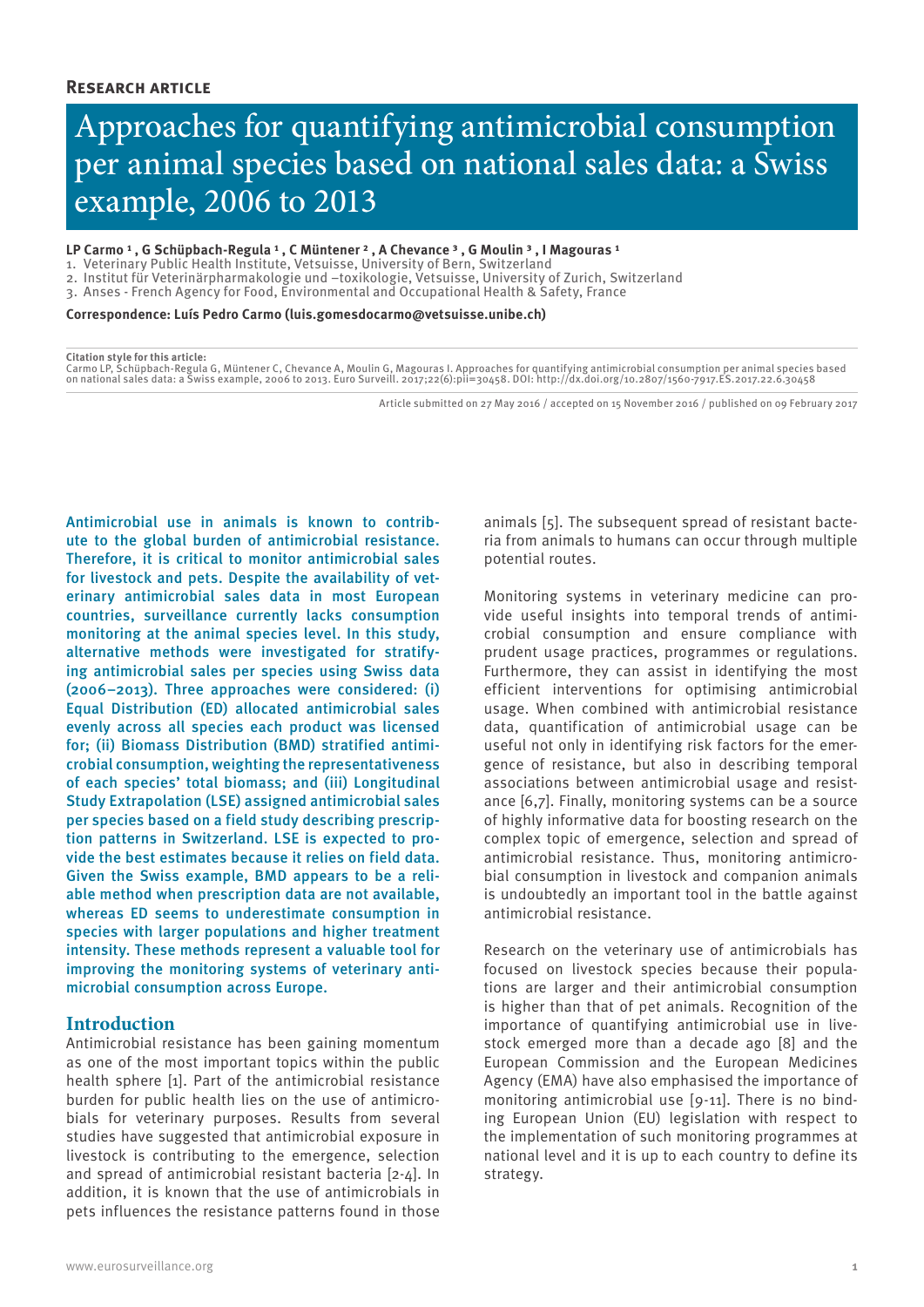In Switzerland, a non-EU country, the legal basis for sales data collection was defined in Article 35 of the Federal Ordinance on Veterinary Medicinal Products, enacted in September 2004 [12].

The European Surveillance of Veterinary Antimicrobial Consumption (ESVAC) project, initiated in 2010 by the EMA, has contributed considerably to the collection of standardised data on veterinary consumption in Europe [13]. ESVAC reports are published annually and are currently based on data provided by 26 countries, including Switzerland [14].

Prompted by the European Commission's Action plan against the rising threats from Antimicrobial Resistance [10], ESVAC published guidance for data collection on antimicrobial consumption at the species level [15]. Furthermore, international guidelines such as the World Organisation for Animal Health's Terrestrial Animal Health Code [7] and Integrated Surveillance of Antimicrobial Resistance: Guidance from a WHO Advisory Group [16], mention usage data at the species level as an important aspect that should be considered in monitoring systems. Data at the species and the production type level (such as dairy or beef cattle; broilers or laying hens; breeding, farrowing or fattening units) provide a better estimate of the antimicrobial exposure in each population and are therefore much more informative than overall sales data.

In mid-2000, Denmark implemented an automated system for nationwide collection of antimicrobial prescription data for production animals (pigs, poultry, cattle, sheep, goats, fish and mink) [6]. Systems providing data at the farm level can be used to identify high consumers and therefore implement benchmarking systems based on usage by individual farms or practitioners [17-19]. However, such systems can be very demanding in terms of resources and infrastructure [16] which might hinder their establishment.

In the absence of automated data collection schemes, alternatives need to be explored. ESVAC suggests that estimates of antimicrobial usage per species can be obtained through cross-sectional or longitudinal studies or based on data from marketing authorisation holders [15]. Some of these strategies have already been applied. In the Netherlands, longitudinal data on antimicrobial usage were collected from a sample of farms [20]. In France, antimicrobial consumption per animal species has been calculated based on estimates of marketing authorisation holders since 2009  $[21]$ .

In Switzerland, antimicrobial sales data have been obtained yearly at national level since 2004 by requesting the number of packages sold per product from the marketing authorisation holders [22]. However, this strategy does not enable quantification of antimicrobial consumption at the species level.

There is no standardised method for quantifying the distribution of antimicrobial sales per animal species. The choice of the method also depends on data availability. It is therefore of interest to compare different possible methods and observe how results vary.

The aim of this study was to propose and compare alternative methods for estimating the antimicrobial consumption in pet and livestock animal species or groups of species in Switzerland by combining sales data with (i) summary of product characteristics; (ii) summary of product characteristics and animal demographic data; (iii) prescription data from a longitudinal study.

# **Methods**

# **Antimicrobial sales data and product information**

Based on information obtained from marketing authorisation holders, the number of antimicrobial packages sold per product is converted into the corresponding amount of active ingredient. The results are published in the ARCH-Vet report (the official annual report on sales of antibiotics in veterinary medicine and antibiotic resistance monitoring of livestock in Switzerland) by the Federal Food Safety and Veterinary Office (FSVO) [23].

The FSVO granted the authors access to the detailed antimicrobial sales database. The models developed in this study were fed with sales data from the period 2006−2013. Results from these models are a proxy for antimicrobial consumption.

Antimicrobial products were categorised into two groups: monospecies products (authorised for a single species) and multispecies products (licensed for multiple species). This stratification was done by extracting from the Swiss Veterinary Drug Compendium data on the species each product is licensed for [24]. The following species or groups of related species (hereafter referred to as 'species') were considered: pigs, cattle, poultry, small ruminants (goats and sheep grouped together), horses and pets (cats and dogs grouped together). Poultry is roughly equivalent to the number of chickens because turkey or waterfowl production in Switzerland is negligible. It should also be noted that, in Switzerland, most horses are kept for leisure and only a small number enter the food chain.

Rabbits and fish were excluded as their population sizes are comparatively small, and therefore these groups are expected to represent a negligible contribution to the consumption of antimicrobials in Switzerland.

# **Animal demographic data**

The national total biomass of each species was calculated from 2006 to 2013 using the population correction unit (PCU) method. PCU is a technical unit of measurement. One PCU is equivalent to 1 kg of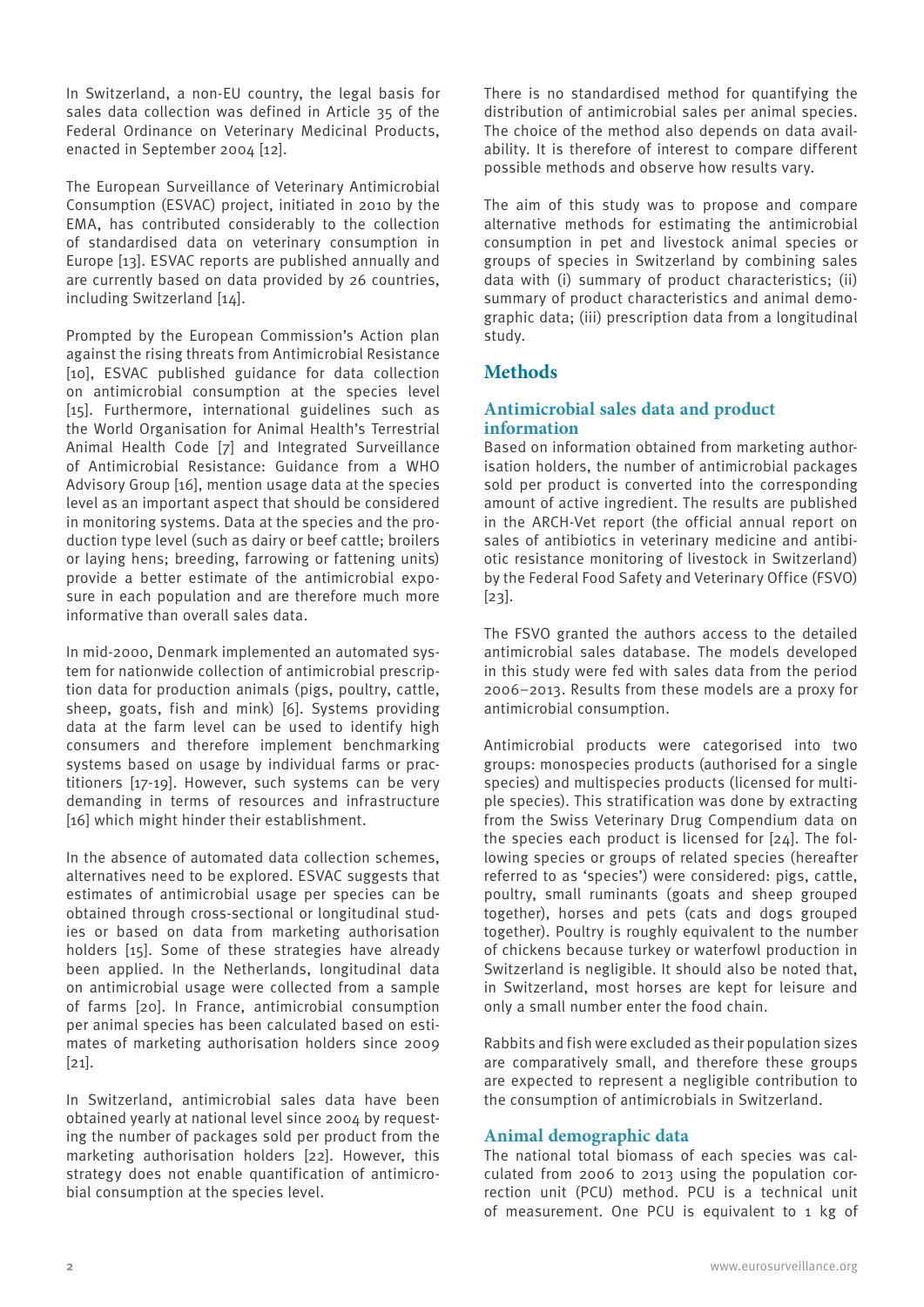biomass of livestock and slaughtered animals [13]. For livestock, theoretical weights at the most likely time for treatment were based on ESVAC recommendations [15]. For cats and dogs we used 5 kg and 20 kg bodyweight, respectively, as these are accepted standards for drug regulatory agencies [25].

When possible, sources of demographic data used for the ESVAC report were consulted [26]. For pets, demographic data were collected from the Société pour l'alimentation des animaux familiers (Swiss Society for Pet Nutrition) [27,28]. For the years where no data were available (2009, 2011, 2013), the mean of the previous and the following year was used.

# **Field data on antimicrobial prescription patterns**

Regula et al. (2009) assessed the prescription patterns of veterinarians in Switzerland for the period 2004−2005 [29]. Eight veterinary practices, representing 1.5% of all veterinary clinics in Switzerland (with a total of 15 veterinarians), were selected based on the proportion of owners keeping livestock and the use of electronic databases for disease and prescription records. Cattle, pigs, sheep, goats, horses, dogs and cats were included in this study. The proportion of animals at risk of being treated in the field study relative to the total number of animals in the country varied across the different animal species. To take this into account, the total amount of active ingredient prescribed was divided by the percentage of animals of each species at risk of being treated. The number of animals at risk of being treated during the field study were calculated as follows: (i) for horses, the number of owners in the practice records was used as a proxy for the number of animals (ii) for pets, the number of owners in the practice records was multiplied by the mean number of pets per household in Switzerland [27,28]; (iii) for pigs and cattle, veterinarians enrolled in the study provided estimates of the number of animals on the farms they visited; (iv) the number of small ruminants at risk of being treated was calculated based on the number of cattle at risk of being treated. We assumed that the ratio of cattle to small ruminants in the field study was the same as at the national level [26].

Field data were used to estimate the distribution of antimicrobial consumption by different species. These estimates were used to calculate mode values of Program Evaluation and Review Technique (PERT) distributions used in the Longitudinal Study Extrapolation (LSE) model described in detail below.

# **Distribution of antimicrobial sales per species**

Three different methods were used to extrapolate antimicrobial usage per species from sales data: Equal Distribution (ED), Biomass Distribution (BMD) and Longitudinal Study Extrapolation (LSE). Each method was exemplified using Swiss data, allowing for the calculation of estimates of antimicrobial consumption for several animal species from 2006 to 2013. Data

analyses were performed using R statistical software  $[30]$ .

Consumption estimates are presented in mg per PCU when referring to total national consumption and in mg per kg of biomass when describing the consumption by specific animal species.

#### **Equal Distribution**

ED assumed that antimicrobial consumption was equal for each species a product was licensed for. Thus, the amount of antimicrobial product used by a species in a given year was calculated as follows:

$$
C_{p_a, spec_a, y_a} = \frac{S_{y_a}}{\sum_{spec_n}}
$$

C: Consumption estimate; pa: a given product; ya: a given year; speca: a given species for which a product is licensed; specn: all the species for which a product is licensed; S: amount of product in sales.

The model was developed on a product basis. Calculated amounts of active ingredient belonging to the same antimicrobial class were summed for each year and animal species.

#### **Biomass Distribution**

In this method, the amount of product sold (in 2006−2013) was distributed proportionally to the relative importance of a species' total biomass at a national level. The analysis was done for each product individually, taking into account the animal species the product is licensed for and the corresponding annual biomass values. The calculation for every product was performed as follows:

$$
C_{p_a, spec_a,y_a} = S_{y_a} * \frac{BM_{spec_a,y_a}}{\sum BM_{spec_n,y_a}}
$$

C: Consumption estimate; pa: a given product; ya: a given year; speca: a given species a product is licensed for; specn: all the species a product is licensed for; S: amount of product in sales; BM: biomass.

Finally, the results were summed up for every combination of animal species, antimicrobial class and year.

#### **Longitudinal Study Extrapolation**

In this approach, estimates of the antimicrobial sales repartition per species (i.e. the amount of antimicrobials sold for use by each species) were derived from a Monte Carlo simulation, using PERT distributions to model the uncertainty of the data derived from the longitudinal study. This type of beta distribution is generated from three values: minimum (Min), mode and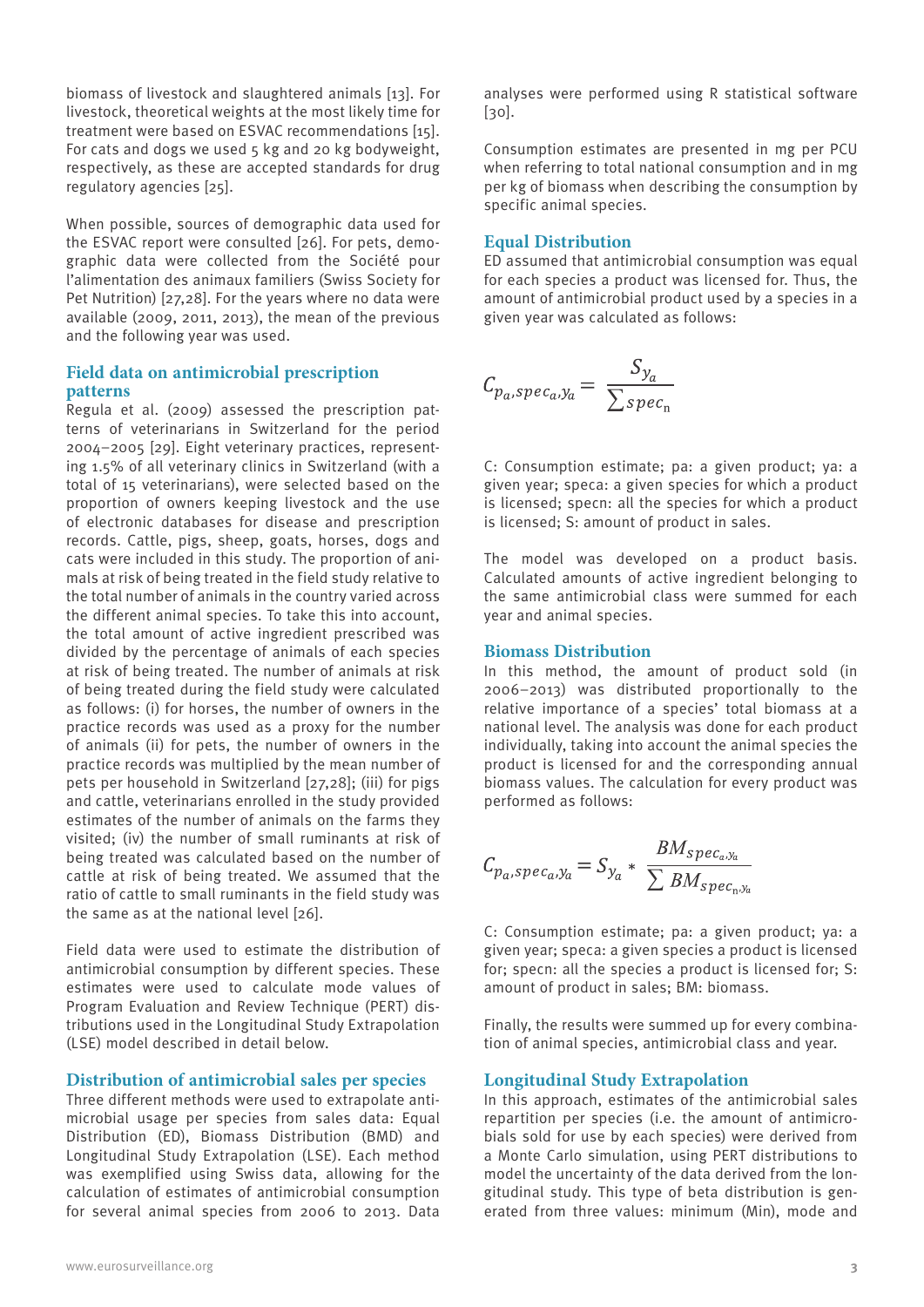maximum (Max). PERT distributions were created for every combination of antimicrobial class, year and animal species. The values in these distributions ranged from 0 to 1 and represented proportions of the total amount of sales for the respective antimicrobial class in a given year.

Min and Max were calculated by combining sales data with information from the Swiss Veterinary Drug Compendium [24]. Min was estimated by summing the amounts of monospecies products sold for each combination of antimicrobial class, animal species and year. Max was calculated as the sum of the amounts sold of all the products (monospecies and multispecies products) of a certain antimicrobial class licensed for a specific species, in a specific year.

Both Min and Max values were converted into a proportion of the total amount of antimicrobial for the same combination of antimicrobial class and year. In summary, Min and Max were calculated as follows:

$$
Min_{spec_a,y_a,AMC_a} = \frac{\sum Mon_{spec_a,y_a,AMC_a}}{S_{y_a,AMC_a}}
$$
  

$$
Max_{spec_a,y_a,AMC_a} = \frac{\sum Mon_{spec_a,y_a,AMC_a} + \sum Mult_{spec_a,y_a,AMC_a}}{S_{y_a,AMC_a}}
$$

Min: minimum of the PERT distribution; Max: maximum of the PERT distribution; Mono: monospecies products; Multi: multispecies products; speca: a given species a product is licensed for; ya: a given year; AMCa: a given antimicrobial class; S: amount of product in sales.

Mode values of the PERT distributions were based on data from the field study on antimicrobial prescription patterns in Switzerland [29]. Specifically, the total amount of active ingredient from each antimicrobial class prescribed for each species was divided by the total amount of authorised products for that same species and antimicrobial class. This value was then used to estimate a mode value between the Min and the Max. The mode for each combination of species, antimicrobial class and year was calculated as follows:

$$
Mode_{spec_a,y_a,AMCa}
$$
  
=  $\left(\frac{F_{Monospec_a,AMCa} + F_{Multispec_a,AMCa}}{F_{Monospec_a,AMCa} + F_{Multispec_a,AMCa}}\right) * (Max_{spec_a,y_a,AMCa}$   
- Min\_{spec\_a,y\_a,AMCa}) + Min\_{spec\_a,y\_a,AMCa}

Mode: mode of the PERT distribution; F: amount of antimicrobial from the field study; Min: minimum of the PERT distribution; Max: maximum of the PERT distribution; Mono: monospecies products; Multi: multispecies products; speca: a given species a product is licensed

for; ya: a given year; AMCa: a given antimicrobial class; specn:: all the species a product is licensed for.

Poultry was not included in the field study, and therefore mode values for the PERT distributions of this species group were calculated as the mean value of the Min and Max for each year.

The mode values were standardised so that they added up to 1 for each combination of antimicrobial class and year. For this, the mode values were recalculated proportionally to their species distribution in the longitudinal study.

The simulation model was then run 10,000 times, using the R package 'mc2d' [31], and the mean of the results of each iteration was calculated. This result represented the proportion of the total sales of a certain antimicrobial class in a given year that was sold for consumption by a given animal species. Due to the stochasticity of the model and the skewness of some distributions (particularly when the mode value was close to the Min or Max), the sum of the repartition per species was often different from 100% for each year/ antimicrobial class combination. For that reason, the repartition values were standardised proportionally to each species estimates. The 95% credibility intervals for each estimate were calculated using the R package 'stats' [30]. Finally, these values were used to estimate, for each antimicrobial class and year, the amount of antibiotics sold for use by each of the animal species.

For the three models, results are presented at an antimicrobial class level as the total amount of antimicrobials sold in kg and as mg of active ingredient sold per kg biomass.

Due to confidentiality reasons, no results disclosing the sales of individual products or marketing authorisation holders can be presented. Thus, sales at an antimicrobial class level are not shown for some species.

# **Results**

# **Descriptive statistics: veterinary antimicrobial sales data from Switzerland, 2006–2013**

From 2006 to 2008 there was an increase in the sale of veterinary antimicrobial products from 67,423 kg of active ingredient to 72,300 kg. Starting in 2008, a steady decrease in sales was observed, resulting in a total reduction of 26.2% by 2013.

The amount of monospecies products sold throughout the study period ranged from 24.9% (2011) to 30.1% (2006) of the total amount of antimicrobial product sold. Multispecies products authorised for two species represented 51.6–56.4% of the total amount of antimicrobial sold in each of the 8 years considered.

When the total sales were converted into mg per PCU, it was observed that variations in animal demographics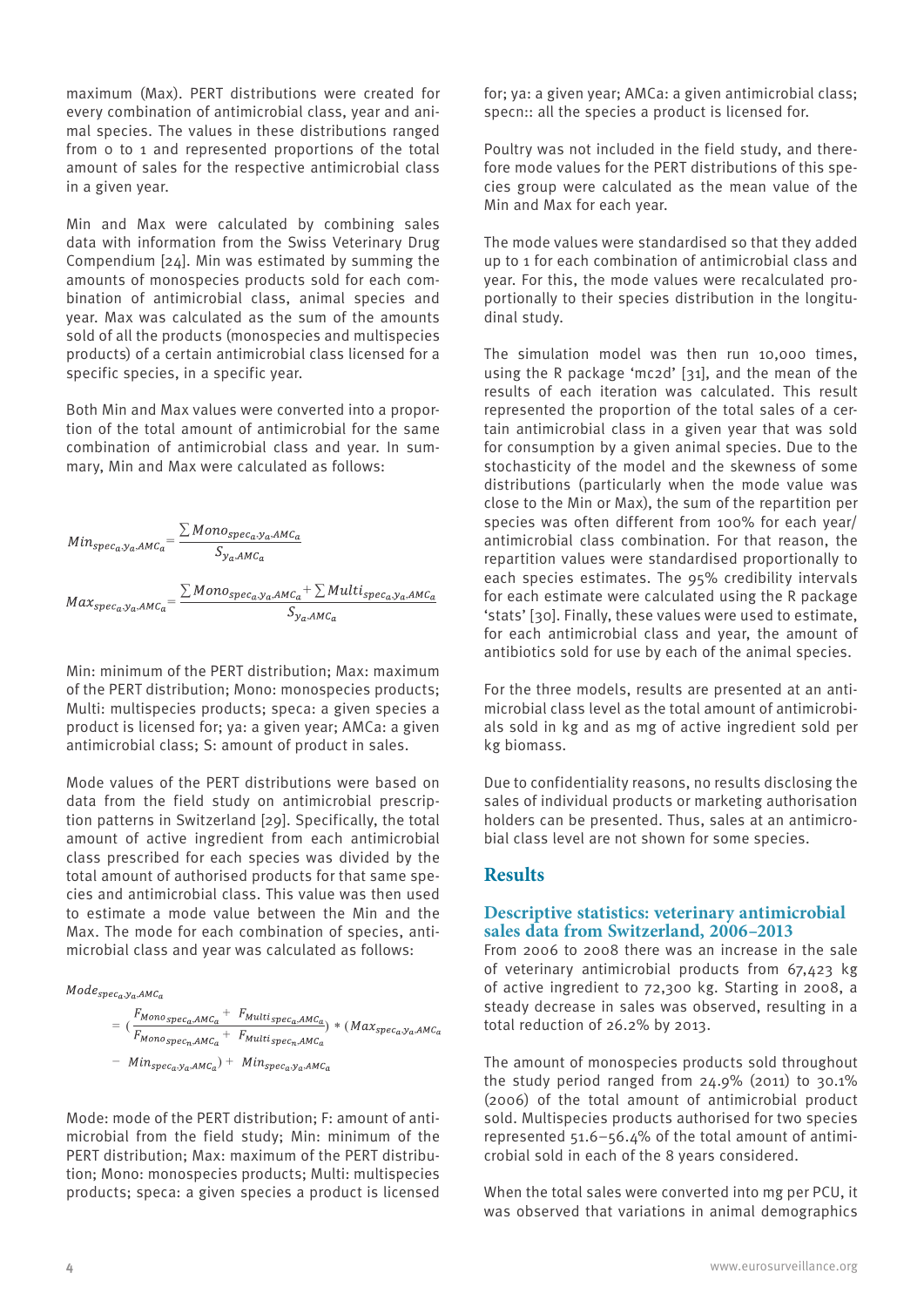# **Figure 1**

Distribution of total antimicrobial sales per species according to the three different approaches. Switzerland, 2006–2013



Equal Distribution (ED): equal sales repartition by the species the products are licensed for.

Biomass Distribution (BMD): sales repartition based on the relative total biomass of the species in the country.

Longitudinal Study Extrapolation (LSE): sales repartition based on results from a previous field study. Pets are defined as cats and dogs, while small ruminants include goats and sheep. Horses are included as a leisure/sports species.

did not influence the antimicrobial consumption pattern. Sales per PCU peaked in 2008 (87.9 mg/PCU); in 2013, the sale of veterinary antimicrobial products reached a minimum of 64.5 mg/PCU (Table 1).

PCU: population correction unit.

'Others' includes amphenicols, quinolones (other than fluoroquinolones), lincosamides, pleuromutilins

Sulfonamides, tetracyclines and penicillins were the antimicrobial classes sold the most throughout the years. Their contribution to the total sales ranged from 81.7% to 82.3% of the total mg per PCU. In parallel, sulfonamides and tetracyclines were the antimicrobial classes that contributed most to the observed decrease in antimicrobial consumption from 2008 to 2013, with decreases of 12.5 and 6.3 mg per PCU, respectively.

# **Equal Distribution**

ED estimated that most of the antimicrobials (min−max, 2006−2013) were sold for use in pigs (42.6−46.4%) and cattle (41.4−44.1%). Over the years, a decrease in the sale of antimicrobials for pigs was observed. However, the proportion of antimicrobials sold for cattle increased, despite a reduction in the total amount of antimicrobials sold for this species (Figure 1). The estimates for poultry revealed a negligible contribution to the overall sales (0.9−1.1%).

When using mg of antimicrobial per kg biomass (mg/ BM) as a consumption metric, pets (145.4−179.5 mg/ BM) and pigs (110.0−160.0 mg/BM) were the species that seemed to be under the greatest antimicrobial pressure. Antimicrobials for cattle ranged from 48.8 to 64.5 mg/BM (Table 2).

#### **Biomass Distribution**

Estimates from this model highlighted cattle as the species for which most antimicrobials were sold, with an increase in percentage from 57.6% in 2006 to 62.7% in 2013. Despite this result, the total amount of antimicrobials sold for cattle decreased from 38,809 kg to 33,446 kg in the same period. For pigs, percentages ranged from 38.7% in 2006 to 33.1% in 2013. For other species, the repartition estimates varied as follows: pets 1.7−1.9%; small ruminants 0.8−0.9%; horses 0.8−0.9%; poultry 0.3−0.9%.

Using mg/BM as a consumption metric, the values for the three main livestock species were between 86.3−124.4 mg/BM for swine, 69.3−90.9 mg/BM for cattle and 4.3−6.2 mg/BM for poultry (Table 2).

#### **Longitudinal Study Extrapolation**

With the exception of small ruminants (for which antimicrobial sales were relatively stable throughout the years), the LSE model calculated a reduction in antimicrobial consumption over time for all species. Total consumption of antimicrobials by cattle as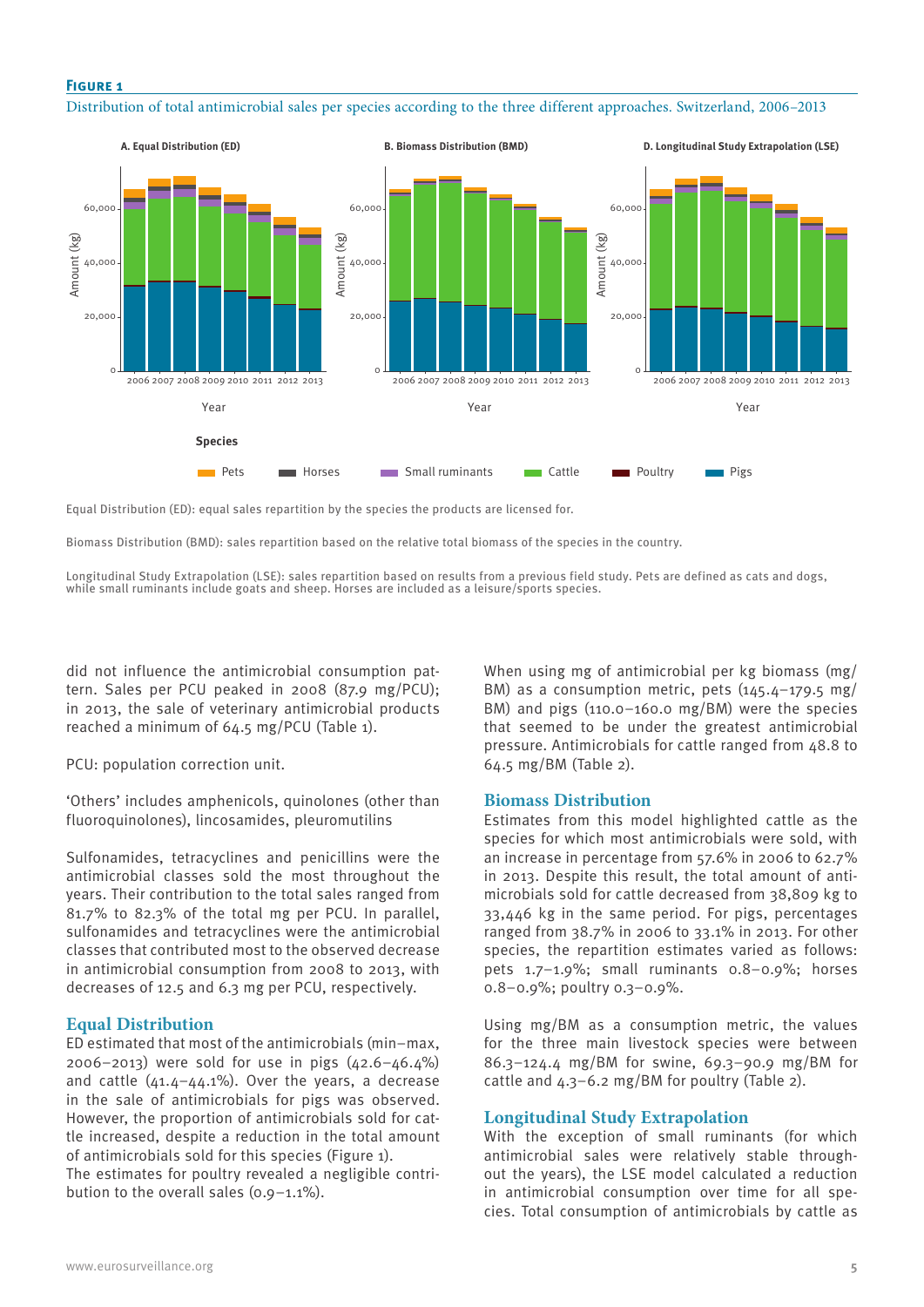# **Figure 2**

Relative distribution of the consumption of different antimicrobial classes for pigs and cattle, Switzerland, 2006–2013



The estimates were obtained through the Longitudinal Study Extrapolation (LSE) approach: sales repartition based on results from a previous field study. 'Others' includes amphenicols, quinolones (other than fluoroquinolones), lincosamides, pleuromutilins and polymixins.

a percentage of consumption by all species was lowest in 2006, at 57.6% (33.2−72.8%) (mean (minimum of the 95% credibility interval–maximum of the 95% credibility interval)) and highest in 2012, at 61.8% (35.7−78.3%). The consumption of antimicrobials by pigs went in the opposite direction, with a minimum of 28.8% (12.4−55.1%) in 2012 and a maximum of 33.4% (17.9−58.1%) in 2006.

Despite some differences in terms of the relative proportion of consumption of different antimicrobial classes (Figure 2), estimates for pigs and cattle decreased over time in terms of mg/BM: the estimated consumption by cattle dropped from 81.6 mg/BM (47.1−103.3 mg/BM) in 2006 to 67.4 mg/BM (38.7−85.4 mg/BM) in 2013; for pigs, consumption estimates went down from 102.5 mg/BM (54.9−178.6 mg/BM) to 76.4 mg/BM (34.0−143.8 mg/BM) in the same time period.

For cattle, sulfonamides were the antimicrobial class that contributed the most to this decrease; for pigs, tetracyclines and sulfonamides were the classes for which consumption reduced the most (Figure 3).

# **Discussion**

We compared different methods for stratifying antimicrobial sales data per animal species in Switzerland. This research follows the premise of the ESVAC project regarding the need to develop quantification methods of antimicrobial consumption at the species level [15].

The observed decrease of 26.2% in antimicrobial sales from 2008 to 2013 is most likely related to several concomitant reasons. Increased awareness by farmers and veterinarians about the issue of antimicrobial usage and resistance, due to several educational programmes by the FSVO, including the StAR programme [32], might have played a role in this decline. Viral diseases can lead to the use of antimicrobials to treat secondary infections [33,34]. For this reason, the implementation of the Bovine Viral Diarrhoea eradication programme and the commercialisation of Porcine Circovirus-2 vaccines might also have contributed to this reduction.

With regards to the results of the models, ED seemed to overestimate antimicrobial consumption for all species except cattle. ED does not consider variation in the levels of consumption by different species and does not take into account animal demographics, which might explain this overestimation. Indeed, it is likely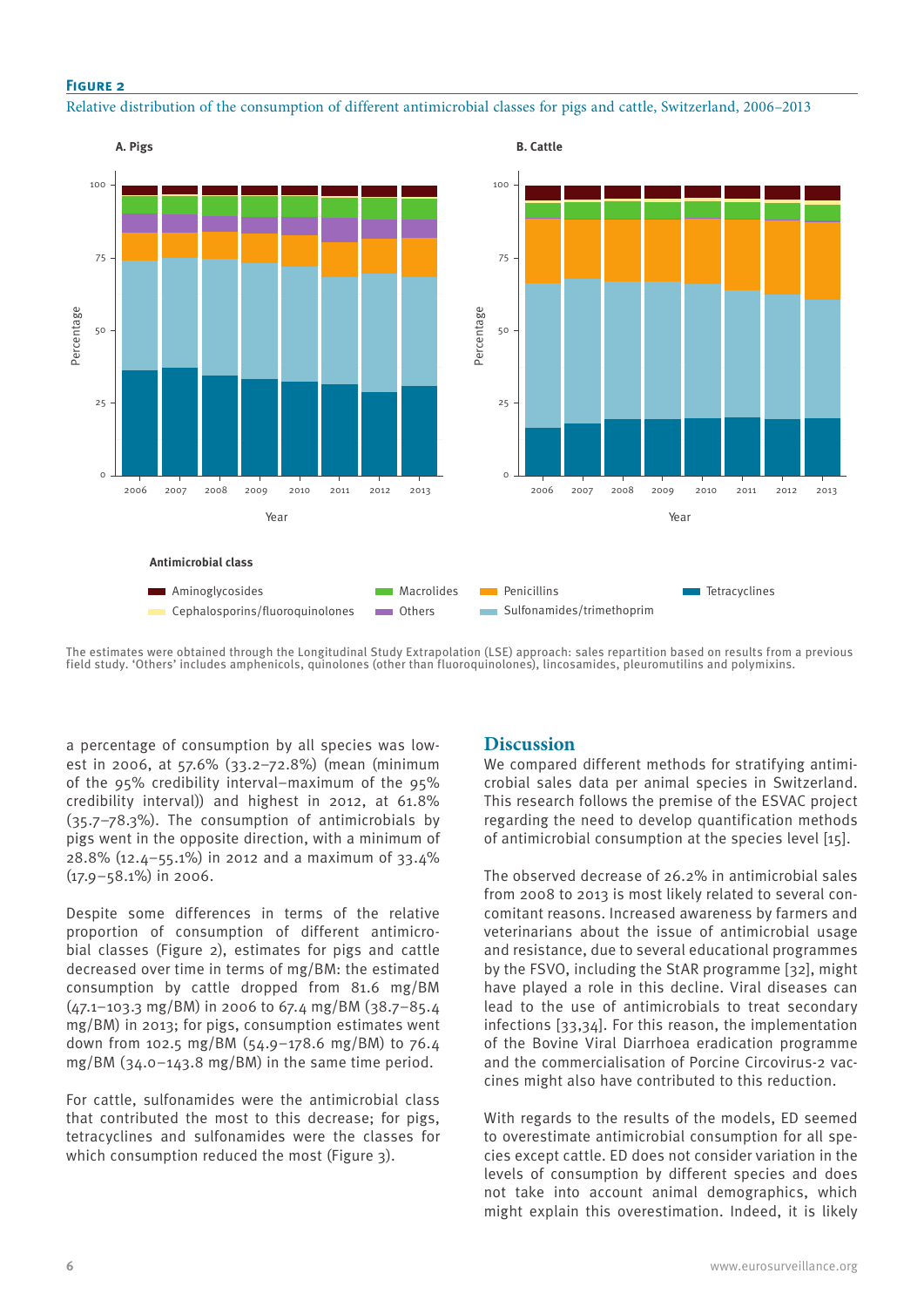#### **Figure 3**

Estimated antimicrobial consumption of different antimicrobial classes for pigs and cattle, Switzerland, 2006–2013



Results are presented in mg per kg of biomass (mg/BM). The estimates were obtained through the Longitudinal Study Extrapolation approach (LSE): sales repartition based on results from a previous field study. 'Others' includes amphenicols, quinolones (other than fluoroquinolones), lincosamides, pleuromutilins and polymixins.

that differences exist in the species repartition for multispecies products, especially in those shared between livestock and pet animals. Moreover, in Switzerland, the total cattle biomass was higher than for other species [35], largely due to the large number of dairy cattle. Given that this method did not take into account the existing number of animals in the country, it probably underestimated the usage for species with a higher total biomass and overestimated the usage for species with a lower total biomass.

The differences in the species total biomass values substantially influenced the BMD estimates, as biomass is the main driver for the repartition of sales data when using this approach. It was therefore not surprising that estimates of antimicrobial consumption by cattle were higher than those from ED. Concomitantly, extrapolated consumption by species with a lower biomass but high treatment intensity might have been underestimated.

For cattle and pigs, estimates from BMD and LSE were similar throughout the study period. The maximum difference between the two approaches was 16.2 mg/ BM for pigs and 1.9 mg/BM for cattle. For the other species, LSE estimates tended to lie between ED and BMD results. The BMD approach seems to be a useful method when field data are not available. Nevertheless, extrapolation of this method to other countries should be done with care, as it is highly dependent on animal demographics.

The LSE method calculated a steady decrease in antimicrobial consumption throughout the studied years for most of the species. Small ruminants were an exception and were associated with a minor increase over the study period, from 44.9 mg/BM (2.1−130.5 mg/ BM) to 45.9 mg/BM (2.0−133.7 mg/BM). Nevertheless, it should be highlighted that the uncertainty around these estimates is large.

In poultry, a steep decrease in the estimates of antimicrobial consumption (from 21.0 mg/BM (6.9−34.9 mg/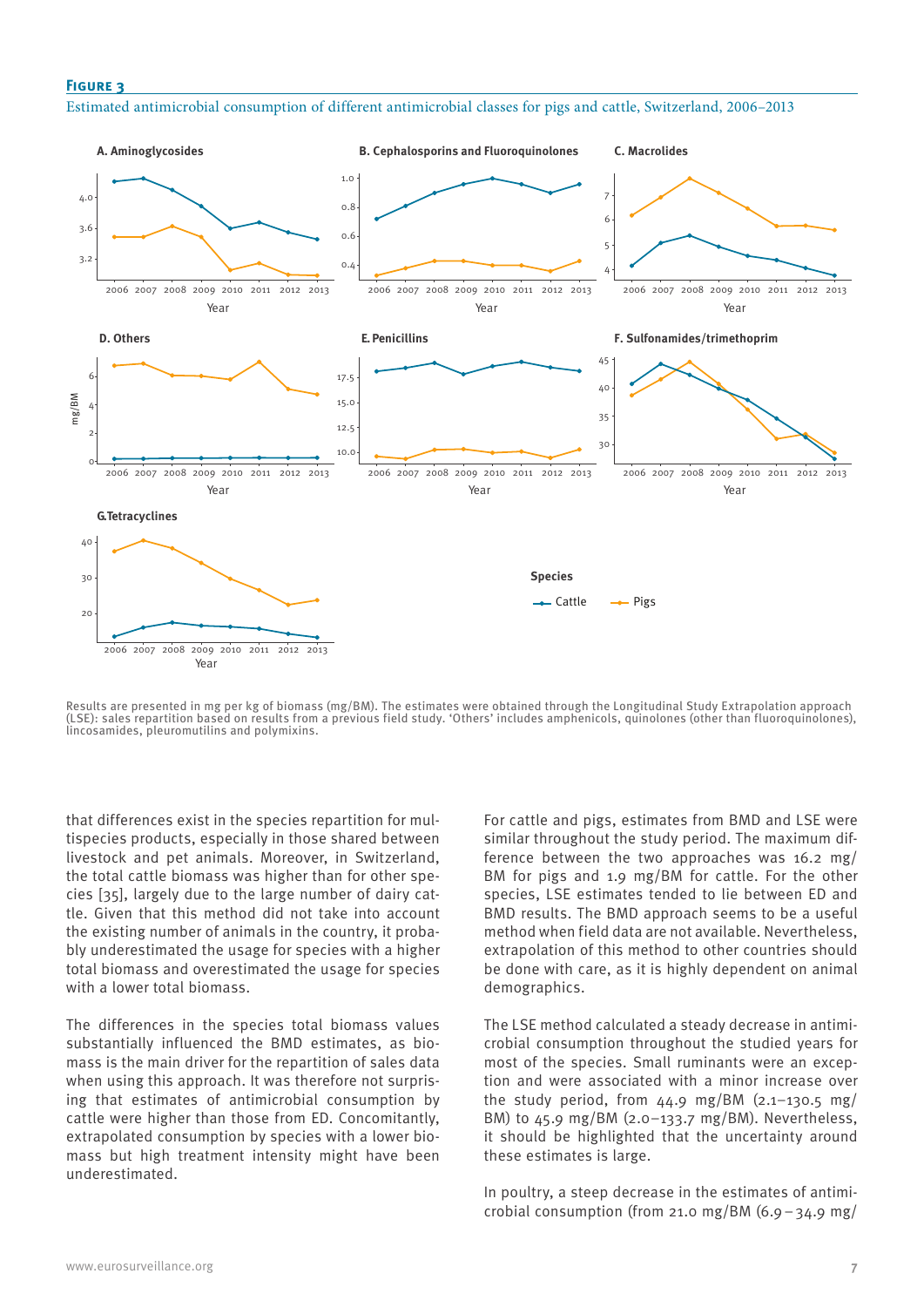# **Table 1**

| Veterinary antimicrobial sales in mg per PCU |      |      |      |      |      |      |      |      |
|----------------------------------------------|------|------|------|------|------|------|------|------|
|                                              | 2006 | 2007 | 2008 | 2009 | 2010 | 2011 | 2012 | 2013 |
| Aminoglycosides                              | 4.6  | 4.6  | 4.5  | 4.3  | 3.9  | 4.0  | 3.9  | 3.8  |
| Cephalosporins                               | 0.6  | 0.6  | 0.6  | 0.7  | 0.7  | 0.7  | 0.7  | 0.6  |
| Fluoroguinolones                             | 0.4  | 0.5  | 0.5  | 0.5  | 0.5  | 0.5  | 0.4  | 0.5  |
| <b>Macrolides</b>                            | 4.4  | 4.9  | 5.2  | 4.9  | 4.6  | 4.2  | 4.0  | 3.8  |
| Penicillins                                  | 15.9 | 15.9 | 16.6 | 15.8 | 16.1 | 16.4 | 15.9 | 15.8 |
| Polymyxins                                   | 2.3  | 2.0  | 1.9  | 1.9  | 1.8  | 1.7  | 1.3  | 1.0  |
| Sulfonamides/trimethroprim                   | 35.8 | 38.2 | 37.7 | 35.1 | 32.9 | 29.6 | 27.6 | 24.3 |
| Tetracycline                                 | 18.5 | 20.5 | 20.3 | 18.8 | 17.7 | 16.5 | 14.5 | 14.1 |
| Others                                       | 0.4  | 0.6  | 0.5  | 0.5  | 0.5  | 0.9  | 0.7  | 0.7  |
| Total                                        | 82.9 | 87.8 | 87.9 | 82.5 | 78.6 | 74.5 | 68.7 | 64.5 |

Sales (mg per population correction unit) for different antimicrobial classes in Switzerland, 2006–2013

BM) to 13.9 mg/BM (4.8−22.6 mg/BM)) was observed from 2006 to 2007. This change might be a model artefact and not a true reduction in antimicrobial consumption. As field data were unavailable for poultry, mode values of PERT distributions might not have been very accurate, especially for those antimicrobial classes where the difference between the Min and the Max was more accentuated. In those cases, it is likely that the mode used to represent poultry's antimicrobial consumption was overestimated. In addition, this steep decrease might be partly related to the discontinuation of some products licensed for poultry between 2006 and 2008.

Pigs showed the largest decrease in antimicrobial consumption. We estimated that the pig producing industry had a particularly large antimicrobial consumption in the beginning of the study, and thus more opportunities to reduce usage were available, which might partially explain this steep decrease. Furthermore, the use of vaccines against Porcine Circovirus-2 and porcine proliferative enteritis (*Lawsonia intracellularis*) might also have played a role in the reduction of antimicrobial sales for use in pigs.

The wide use of Porcine Circovirus-2 vaccination in Switzerland might be associated with a lower prevalence of respiratory disease [36]. Tetracyclines are the main class used to treat respiratory disease in pigs [37]. We investigated whether LSE was able to capture this decline in specific antimicrobial classes. Indeed, tetracycline consumption showed a decline by 38.0% in pigs (larger than the decline for any other species) between 2008 and 2013.

On an antimicrobial class level, differences were observed between the classes used to treat pigs and cattle. Despite the general decrease in the usage of most antimicrobial classes, a slight increase in the consumption of cephalosporins and fluoroquinolones was estimated for cattle and pigs.

One of the most relevant benefits of having antimicrobial consumption estimates at the species level relates to the possibility of analysing them together with the resistance patterns from the national monitoring system. In Switzerland, indicator (*Escherichiacoli* and *Enterococcus* spp.) and zoonotic (*Salmonella* spp. and *Campylobacter* spp.) isolates from the three main livestock species (cattle, pigs and poultry) are collected every year. Regarding zoonotic bacteria, a general decrease in resistance was observed in Salmonella throughout the study period. This is in line with the reduction in antimicrobial consumption in the same period. For *Campylobacter jejuni* collected from poultry, a rise in the prevalence of ciprofloxacin resistant isolates was observed, from 12.0% in 2006 to 41.4% in 2013. In the same period, an increase in the consumption of fluoroquinolones was observed. This is of particular relevance for public health given that fluoroquinolones are the treatment of choice for severe Campylobacter infections. With respect to *Campylobacter coli* from pigs, a fairly stable level of resistant isolates was found [38]; the level of antimicrobial consumption did not seem to influence the resistance pattern observed.

Concerning the indicator bacteria, it is interesting to note that an increase of ciprofloxacin-resistant *E.coli* isolates was observed for poultry, which was more pronounced than that for other species. On the other hand, streptomycin resistance in *E. coli* was higher for cattle and pigs when compared with broilers. This might be related to the lack of licensed aminoglycoside products for use in Swiss poultry production [38].

It is important to highlight that when assessing temporal associations between antimicrobial usage data and resistance, other factors need to be taken into account, such as cross- and co-resistance, as well as the emergence and selection of specific clones. A comprehensive analysis of these temporal patterns and the effect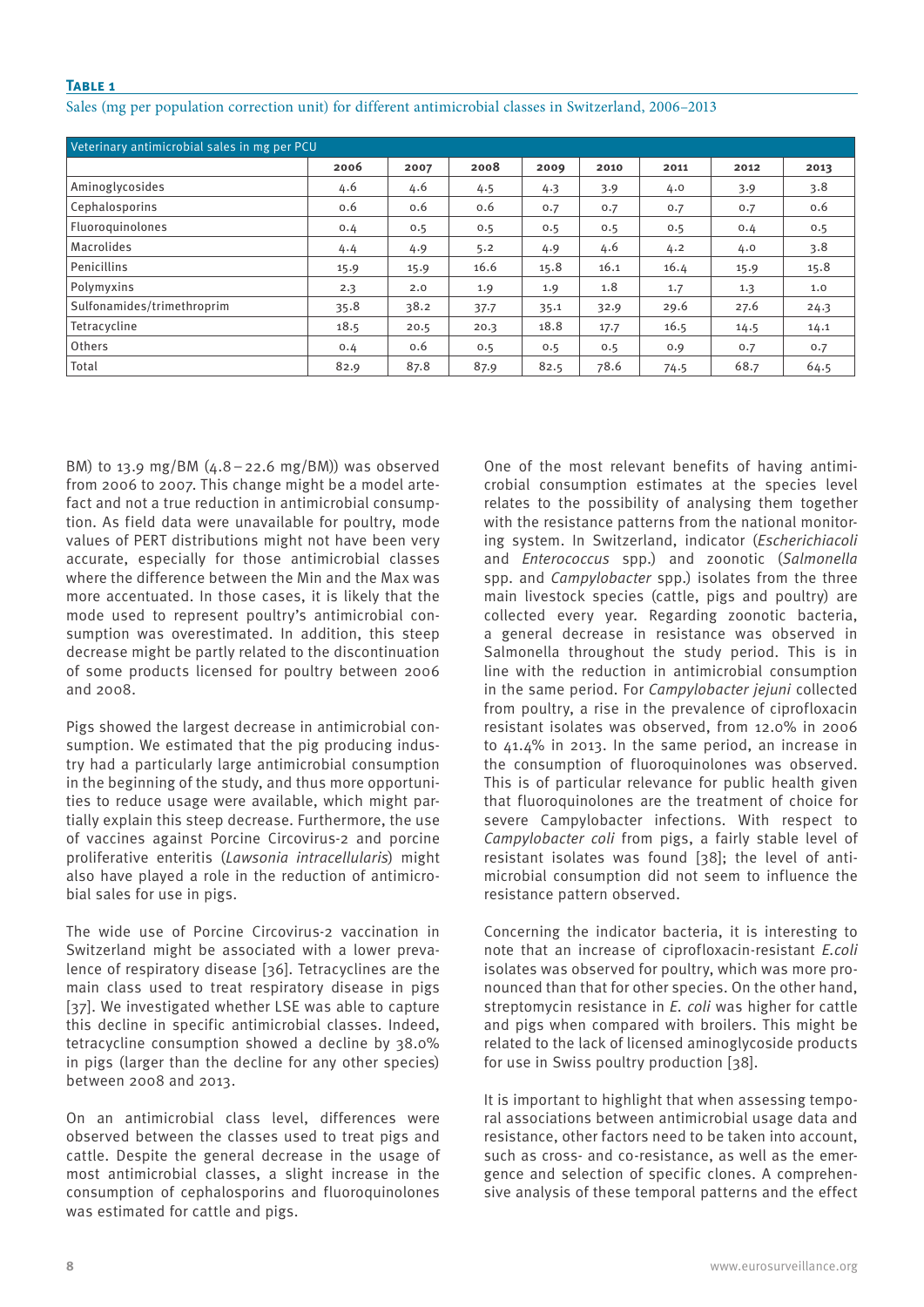**Table 2**

Antimicrobial consumption (mg per kg of biomass) for different animal species according to the three approaches in Switzerland, 2006-2013 Antimicrobial consumption (mg per kg of biomass) for different animal species according to the three approaches in Switzerland, 2006–2013

|      |          |       | Antimicrobial consumption in mg per kg of biomass |      |         |                        |          |        |                          |               |                 |                                                     |          |            |                          |          |      |                           |
|------|----------|-------|---------------------------------------------------|------|---------|------------------------|----------|--------|--------------------------|---------------|-----------------|-----------------------------------------------------|----------|------------|--------------------------|----------|------|---------------------------|
|      |          |       | Pigs                                              |      | Poultry |                        |          | Cattle |                          |               | Small ruminants |                                                     |          | Horses     |                          |          | Pets |                           |
| Year | $\Omega$ | BMD   | LSE                                               | 品    | BMD     | <b>LSE</b>             | $\Omega$ | BMD    | <b>LSE</b>               | 一品            | BMD             | <b>LSE</b>                                          | $\Omega$ | <b>BMD</b> | <b>LSE</b>               | $\Omega$ | BMD  | <b>LSE</b>                |
| 2006 | 142.6    | 118.7 | $(54.9 - 178.6)$<br>102.5                         | 20.7 | 6.2     | $(6.9 - 34.9)$<br>21.0 | 58.7     | 81.6   | $(47.1 - 103.3)$<br>81.6 | 69.6   14.1   |                 | $(2.1 - 130.5)$<br>44.9                             | 70.6     | 25.5       | $(15.7 - 116.0)$<br>48.4 | 178.1    | 68.7 | $(58.7 - 300.7)$<br>142.1 |
| 2007 | 153.6    |       | $124.6$   109.1 (56.7-192.3)                      | 13.4 | 5.1     | $(4.8 - 22.6)$<br>13.9 | 64.2     | 89.1   | $(51.3 - 113.2)$<br>89.1 |               |                 | 72.0 $ 14.4 $ $(2.0 - 133.2)$<br>45.3               | 72.8     | 27.7       | $(17.0 - 115.8)$<br>49.3 | 174.6    | 70.9 | $(59.3 - 291.5)$<br>139.0 |
| 2008 | 160.0    |       | $ 124.4 111.0 (54.0 - 201.3)$                     | 12.6 | 5.2     | $(5.0 - 22.6)$<br>13.9 | 64.5     | 90.9   | $(50.8 - 113.7)$<br>89.4 | 71.4   14.4   |                 | $(2.2 - 133.9)$<br>45.9                             | 66.3     | 25.8       | $(16.4 - 110.1)$<br>47.2 | 179.5    | 70.8 | $(60.9 - 302.5)$<br>145.3 |
| 2009 | 147.5    | 115.9 | $(49.8 - 186.4)$<br>102.3                         | 12.4 | 5.1     | $(4.4 - 20.7)$<br>12.7 | 60.6     | 85.2   | $(48.0 - 107.2)$<br>84.3 | $70.9$   13.8 |                 | $\begin{bmatrix} 44.9 \\ (2.1-130.5) \end{bmatrix}$ | 61.9     | 21.8       | $(14.3 - 103.1)$<br>42.9 | 175.1    | 70.7 | $(60.9 - 294.3)$<br>141.9 |
| 2010 | 135.0    |       | $107.1$ 91.6 (42.1-170.2)                         | 12.6 | 5.2     | $(4.5 - 21.2)$<br>12.8 | 58.7     | 81.9   | $(46.0 - 104.7)$<br>82.2 | 70.4   13.2   |                 | $\begin{bmatrix} 45.4 \\ (2.1-132.5) \end{bmatrix}$ | 60.1     | 23.2       | $(15.1 - 94.3)$<br>40.8  | 178.0    | 69.4 | $(61.0 - 304.6)$<br>144.9 |
| 2011 | 124.6    |       | $97.8$   84.0 (36.6-160.3)                        | 12.9 | 5.6     | $(4.3 - 21.3)$<br>12.2 | 56.8     | 19.4   | $(44.7 - 101.0)$<br>78.7 | 70.6   13.2   |                 | $45.0$<br>(2.1-131.7)                               | 62.3     | 24.2       | $(24.0 - 102.7)$<br>49.3 | 168.0    | 67.0 | $(59.2 - 281.7)$<br>137.3 |
| 2012 | 115.9    | 90.3  | $78.0$ (33.7-149.4)                               | 10.1 | 4.6     | $(3.2 - 15.4)$<br>9.0  | 52.3     | 73.9   | $(42.2 - 92.4)$<br>72.9  | $72.4$   13.4 |                 | $(2.1 - 134.6)$<br>46.5                             | 60.5     | 22.5       | $(13.3 - 97.3)$<br>40.5  | 156.9    | 60.6 | $(52.6 - 263.9)$<br>126.7 |
| 2013 | 111.0    |       | $86.3$   $76.4$ (34.0-143.8)                      | 8.8  | 4.3     | $(2.8 - 14.3)$<br>8.2  | 48.8     | 69.3   | $(38.7 - 85.4)$<br>67.4  | 71.9          | 13.3            | $(2.0 - 133.7)$<br>45.9                             | 54.3     | 19.6       | $(10.9 - 90.5)$<br>36.6  | 145.4    | 57.3 | $(47.1 - 248.0)$<br>117.3 |

BMD: biomass distribution; ED: equal distribution; LSE: longitudinal study extrapolation BMD: biomass distribution; ED: equal distribution; LSE: longitudinal study extrapolation

Results for the three approaches: Results for the three approaches:

ED: equal sales repartition by the species the products are licensed for. ED: equal sales repartition by the species the products are licensed for.

BMD: sales repartition based on the relative total biomass of the species in the country. BMD: sales repartition based on the relative total biomass of the species in the country.

LSE: sales repartition based on results from a previous field study) presented in mg per kg biomass. Results from LSE are presented as: mean (minimum 95% credibility interval – maximum 95% credibility<br>interval). Goats and LSE: sales repartition based on results from a previous field study) presented in mg per kg biomass. Results from LSE are presented as: mean (minimum 95% credibility interval – maximum 95% credibility interval). Goats and sheep were grouped together as 'small ruminants'; cats and dogs were grouped together as 'pets'. The species 'horses' is mainly represented by leisure animals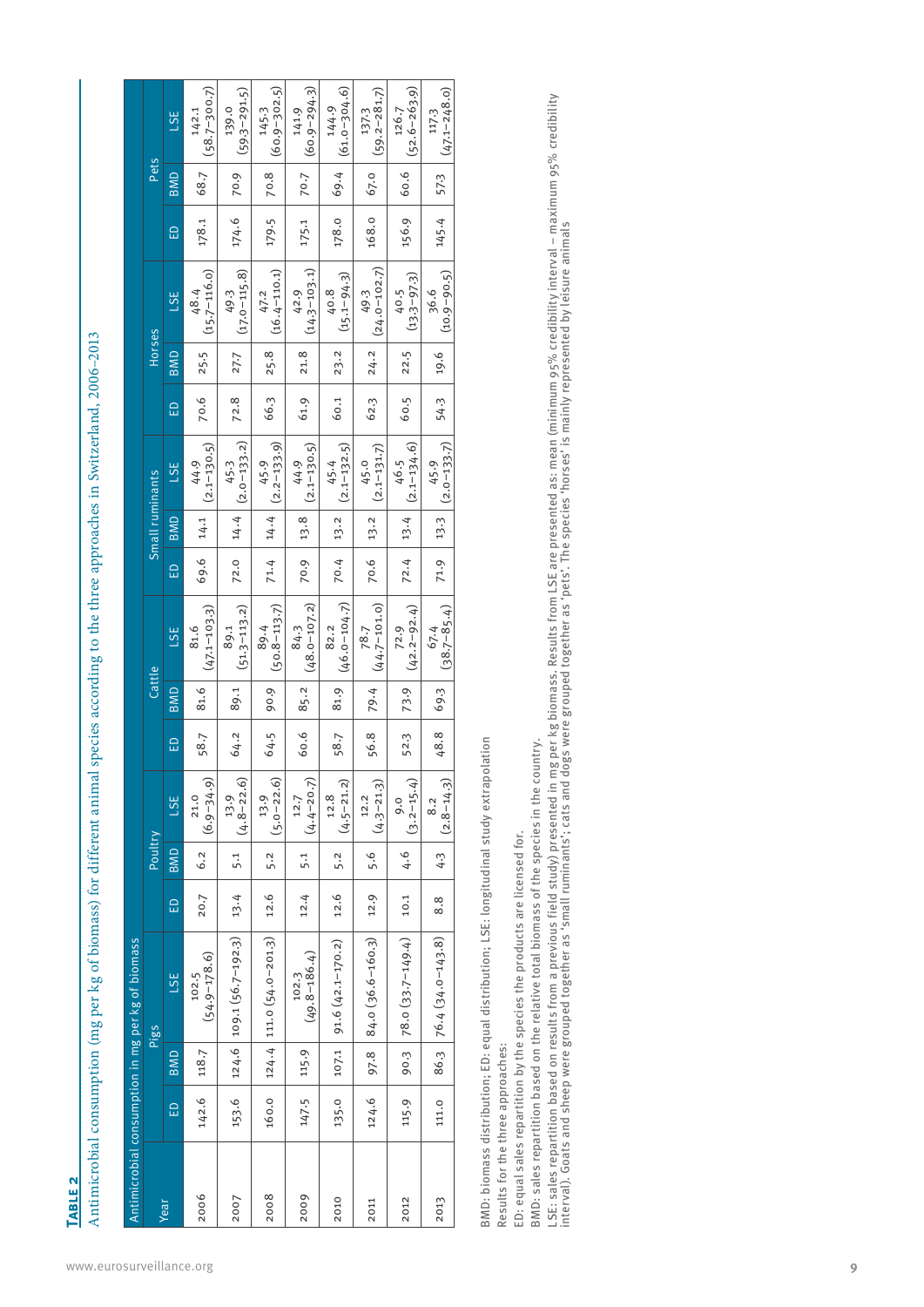of antimicrobial consumption on the resistance of animal isolates should be performed.

Although it is not possible to validate the models, we are convinced that the LSE approach provided the best estimates. In this approach, input data for the model are derived from a longitudinal field study. These data are closer to the actual usage of antimicrobials than sales data and are therefore more likely to reflect reality. Nonetheless, the LSE method also presents some potential bias. In the first place, the field data that fed the model were from the period 2004−2005. Consumption patterns may have changed since then. However, product repartition values are not expected to vary greatly from year to year. In Switzerland, marketing authorisation holders update their repartition estimates every 5 years. These estimates are used in the Periodic Safety Update Reports (PSURs) for calculating the incidence of adverse reactions. Nonetheless, we recommend performing field studies more frequently when applying this method to yearly monitoring. Another uncertainty might arise from the number of animals at risk of being treated in the field study, which was estimated from the participating veterinarians or calculated based on the number of farms/ owners. This may have introduced some bias into the extrapolation of the field study results to a national level. When applying this method, it is advisable to have accurate estimates of the number of animals at risk of being treated in the field study. In addition to the methods presented, data for antimicrobial sales repartition per species might be obtained by asking the marketing authorisation holders [21]. It has not yet been possible to apply this valuable approach in Switzerland due to data limitations. Likewise, repartition estimates from PSURs can also provide a basis for sales stratification.

We presented three methods for extrapolating antimicrobial consumption per animal species from sales data. These approaches could be of use for countries which have not implemented detailed monitoring systems and which base their schemes on overall sales data. The best model choice in a given situation will depend on data availability. Results must always be interpreted in the light of data availability and country characteristics, and the limitations of each model must be considered. We shall also highlight that having consumption data per species enables the calculation of treatment incidence metrics, which better describe exposure to antimicrobials than mg per PCU. The LSE approach might also be of relevance for monitoring systems that rely on compliance of the people prescribing and administering antimicrobials to animals. In cases of imperfect compliance, a model that repartitions total sales data per species allows comparison of recorded vs expected amounts used. This might be very useful for targeted interventions to improve data quality of the monitoring system.

#### **Acknowledgements**

We would like to thank Kay Torriani for her support on the extraction of the annual sales data and for sharing details on the study by Regula et al. (2009). We would also like to show our gratitude to FSVO for funding this project.

#### **Conflict of interest**

None declared.

#### **Authors' contributions**

LPC analysed the data, interpreted the results and wrote the manuscript. CM provided expertise on the topic and assisted on the sales database management and interpretation. AC and GM contributed to the conception of the methods. GSR and IM designed the study. Furthermore, IM assisted the first author (LPC) in all steps of the study. The manuscript was revised by all the authors.

#### **References**

- World Health Organization (WHO). Antimicrobial resistance: global report on surveillance. Geneva: WHO; 2014. Available from: http://apps.who.int/iris/ bitstream/10665/112642/1/9789241564748\_eng.pdf?ua=1
- 2. Chantziaras I, Boyen F, Callens B, Dewulf J. Correlation between veterinary antimicrobial use and antimicrobial resistance in food-producing animals: a report on seven countries.J Antimicrob Chemother. 2014;69(3):827-34. DOI: 10.1093/jac/dkt443 PMID: 24216767
- 3. Agersø Y, Aarestrup FM. Voluntary ban on cephalosporin use in Danish pig production has effectively reduced extendedspectrum cephalosporinase-producing Escherichia coli in slaughter pigs.J Antimicrob Chemother. 2013;68(3):569-72. DOI: 10.1093/jac/dks427 PMID: 23129728
- ECDC (European Centre for Disease Prevention and Control) EFSA (European Food Safety Authority) and EMA (European Medicines Agency). ECDC/EFSA/EMA first joint report on the integrated analysis of the consumption of antimicrobial agents and occurrence of antimicrobial resistance in bacteria from humans and food-producing animals. Stockholm/Parma/ London: ECDC/EFSA/EMA; 2015. EFSA Journal 2015;13(1):4006, 114 pp. doi:10.2903/j.efsa.2015.4006. Available from: http:// ecdc.europa.eu/en/publications/publications/antimicrobialresistance-jiacra-report.pdf
- 5. Lloyd DH. Reservoirs of antimicrobial resistance in pet animals. Clin Infect Dis. 2007;45(Suppl 2):S148-52. DOI: 10.1086/519254 PMID: 17683019
- 6. Stege H, Bager F, Jacobsen E, Thougaard A. VETSTAT-the Danish system for surveillance of the veterinary use of drugs for production animals. Prev Vet Med. 2003; $57(3):105-15$ . DOI: 10.1016/S0167-5877(02)00233-7 PMID: 12581594
- World Organisation for Animal Health (OIE). Chapter 6.8. Monitoring of the Quantities and Usage Patterns of Antimicrobial Agents Used in Food-Producing Animals. In: Terrestrial Animal Health Code. Version 7. Paris: OIE; 2014. Available from: http://www.oie.int/index. php?id=169&L=0&htmfile=chapitre\_antibio\_monitoring.htm
- 8. Mevius DJ, Sprenger MJW, Wegener HC. EU conference 'The Microbial Threat'.Int J Antimicrob Agents. 1999;11(2):101-5. DOI: 10.1016/S0924-8579(98)00093-4 PMID: 10221412
- 9. The Council of the European Union. Council Conclusions on Antimicrobial Resistance (AMR) - 2876th Employment, Social Policy, Health and Consumer Affairs Council meeting, Luxembourg, 10 June 2008. Available from: http://www. eu2008.si/en/News\_and\_Documents/Council\_Conclusions/ June/0609\_EPSCO-AMR.pdf
- 10. European Commission. Communication from the Commission on the European Parliament and the Council Action plan against the rising threats from Antimicrobial Resistance. 15 Nov 2011; COM (2011) 748. Available from: http://ec.europa.eu/dgs/health\_food-safety/docs/ communication\_amr\_2011\_748\_en.pdf
- 11. The Council of the European Union. Council conclusions on the impact of antimicrobial resistance in the human health sector and in the veterinary sector – a "One Health" perspective - 3177th Employment, Social Policy, Health and Consumer Affairs